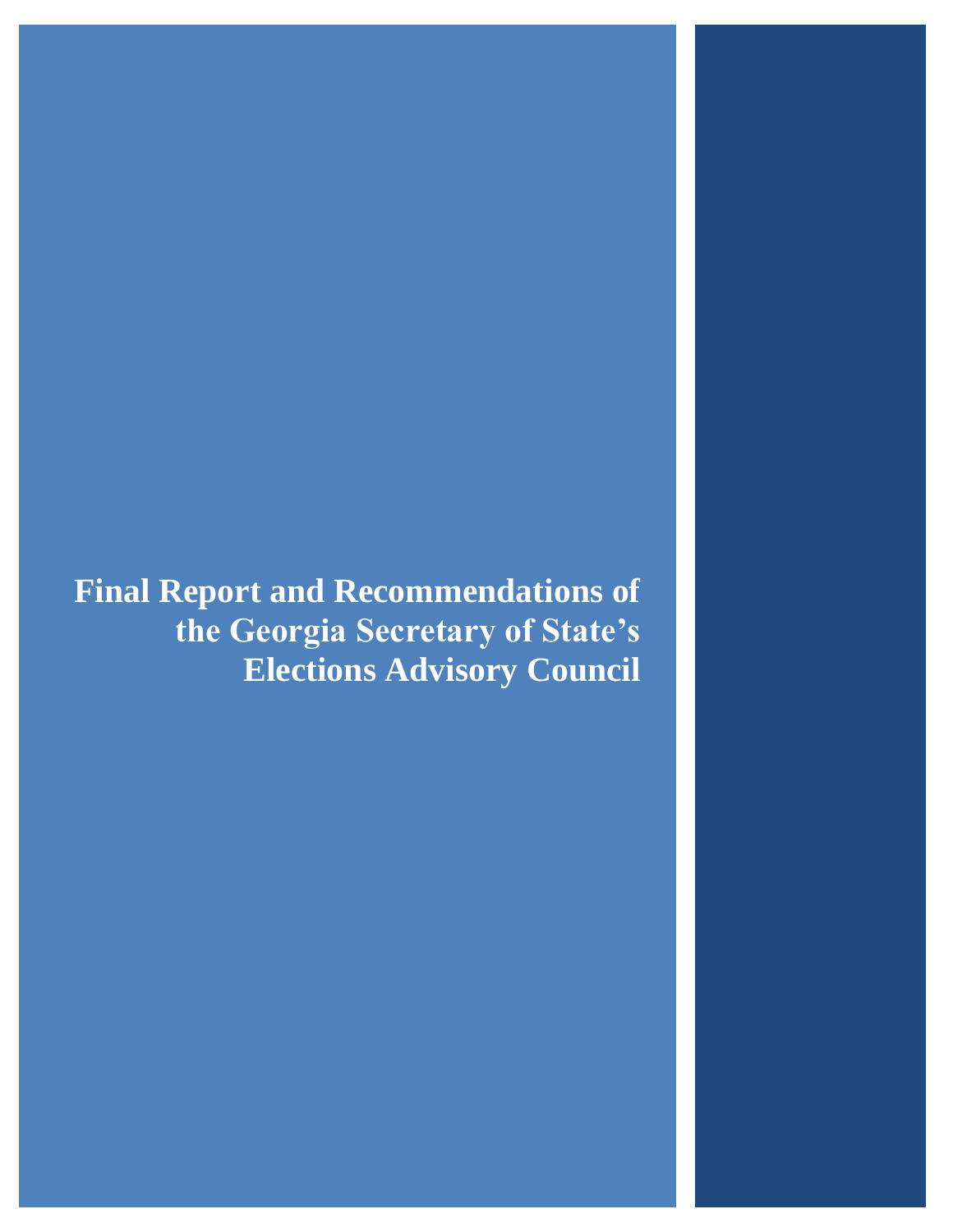

Greetings,

As your Secretary of State and Chief Elections Administrator it is my agency's responsibility to ensure a secure, accessible and fair elections process for every eligible Georgia voter.

We have achieved these goals by implementing e-government solutions to increase information available to voters, fighting to protect our election laws in the courts and levying significant fines and sanctions against those who commit election fraud. Thanks to these initiatives we have made Georgia a national model for election security and integrity.

Though we are proud of the progress we have made to secure our elections and guarantee access to the ballot box, there are always opportunities to improve our election processes at all levels of government.

I formed the Secretary of State's Elections Advisory Council (EAC) to review the Georgia Election Code, State Election Board Rules and all our election processes throughout 2011 and make recommendations that improve and strengthen Georgia's election laws and procedures. The EAC looked particularly at improvements that will create cost savings and increase efficiencies at the state, county and local government levels.

The EAC was comprised of the following experienced election officials and leaders from across Georgia:

•Lynn Bailey, Executive Director, Richmond County Board of Elections •Richard Barclift, Elections Superintendent, City of Chickamauga •Todd Blackwell, Baldwin County Probate Judge and Elections Superintendent •Nancy Boren, Director, Muscogee County Office of Elections and Voter Registration •State Senator Hardie Davis (D - Augusta) •State Representative Mark Hamilton (R - Cumming) •Mike Jablonski, General Counsel, Democratic Party of Georgia •State Representative Rusty Kidd (I - Milledgeville) •Beth Kish, Elections and Registration Manager, Cobb County Board of Elections & Registration •Anne Lewis, General Counsel, Georgia Republican Party •Charles Schwabe, Mayor, City of Swainsboro •David Shock, Associate Professor of Political Science, Kennesaw State University •Jeff "Bodine" Sinyard, Chairman, Dougherty County Commission •Charlotte Sosebee, Hall County Elections Director •State Senator Cecil Staton (R - Macon)

The EAC conducted meetings in Atlanta, Savannah, Albany and Augusta to receive input from the public, organizations, county elections directors and elected officials. Each EAC meeting featured a period reserved for public comment, so citizens could provide members and others in attendance an overview of their issues and ideas. In addition, the EAC's website featured an e-government resource that allowed Georgians to submit their ideas to strengthen Georgia's elections

I want to thank every citizen who took time to attend a public meeting or submit a suggestion for election reform, and each EAC member for their many hours of service, travel and dedication. This report demonstrates that despite our sometimes partisan differences, men and women dedicated to improving our great state can do so in a non-partisan manner for the benefit of all Georgians.

Sincerely, Brian Kemp Georgia Secretary of State

online.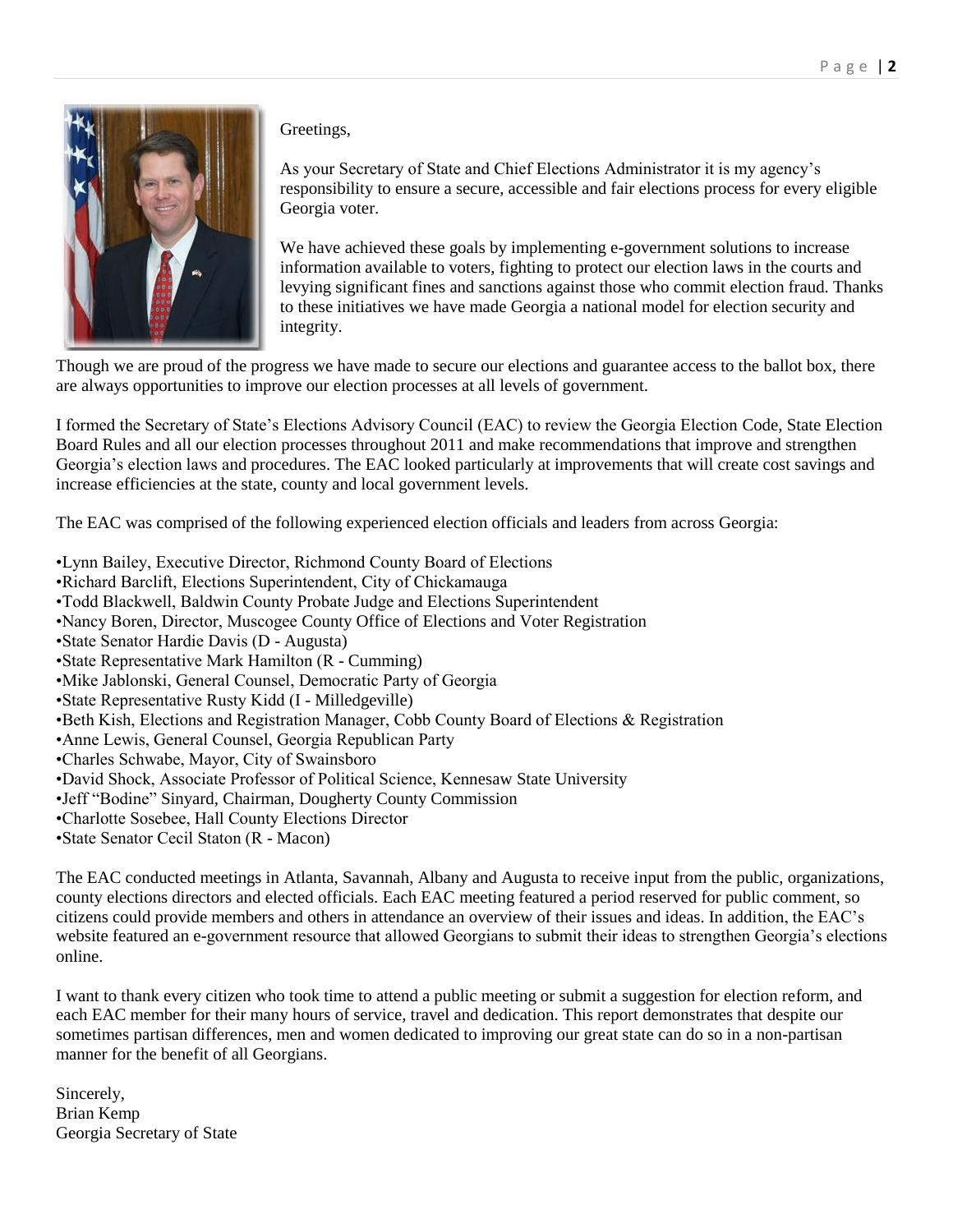# **Table of Contents**

| Items for the Georgia Election Code and State Election Board Rules Review Committee 10 |  |
|----------------------------------------------------------------------------------------|--|
|                                                                                        |  |
|                                                                                        |  |
|                                                                                        |  |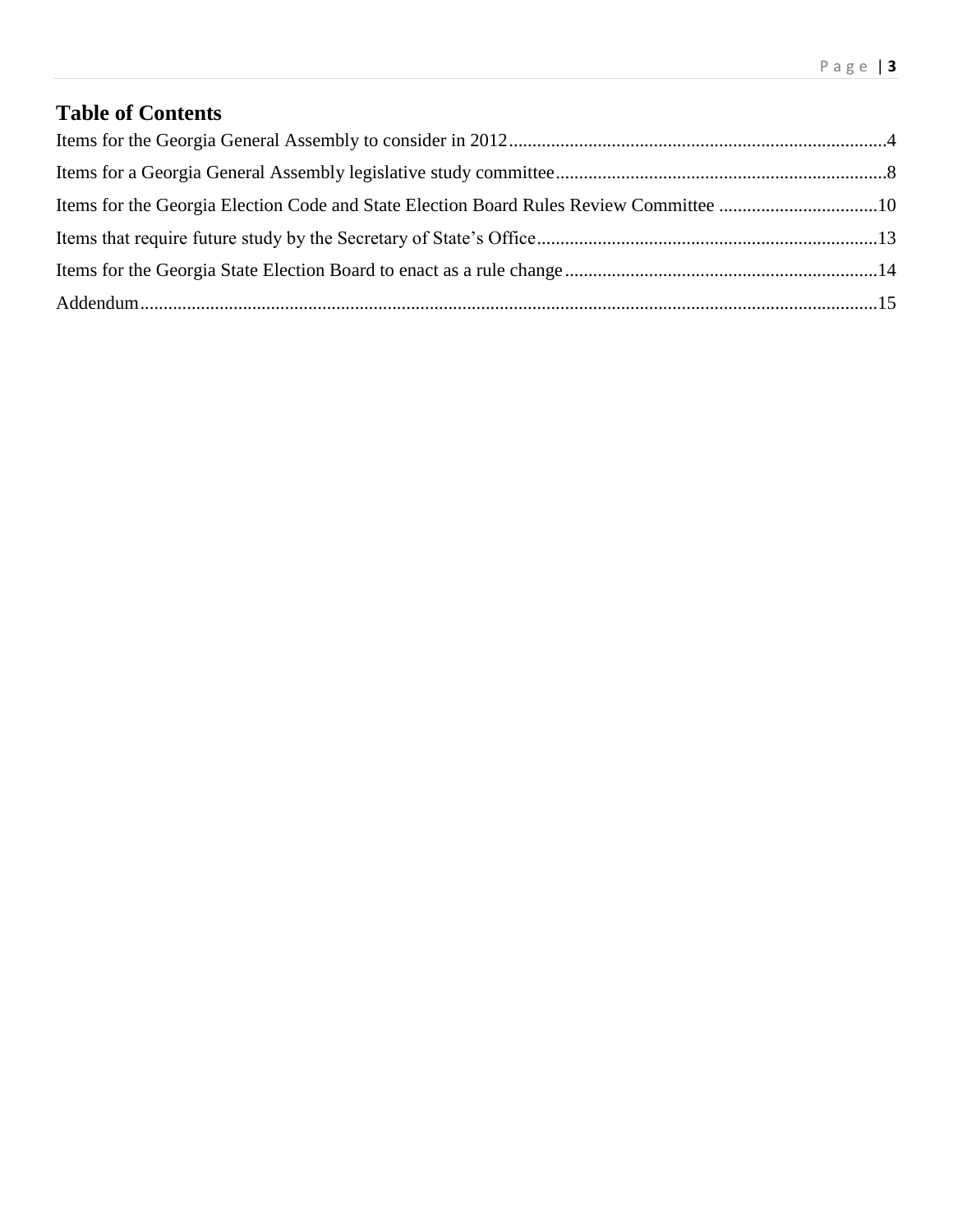# **Items for the Georgia General Assembly to consider in 2012**

The Elections Advisory Council unanimously supports the items listed in this section and urges the Georgia General Assembly to adopt them in the 2012 legislative session.

#### **Changes to Candidate Qualification Process**

#### **Amend the process by which Independent and political body candidates qualify for placement on the ballot**

O.C.G.A.  $\S 21-2-132(h)(1)$ ,  $-(153)(a.1)$ ,  $-170(b)$  and  $-180(1)$  set the number of signatures needed by a candidate to run as an Independent at a number "equal to 1 percent of the total number of registered voters eligible to vote in the last election" for a statewide office or 5 percent for any other office. The Council supports lowering these thresholds by basing the percentage needed on the total voter turnout in that jurisdiction in the previous presidential election. Historically, voter turnout for a presidential election has been approximately 75 percent.

#### **Amend the dates in which candidates may file a notice of candidacy**

The Council supports amending O.C.G.A. § 21-2-132(d) and -132(i) to give Independent and political body candidates the additional option to file their notice of candidacy during the period of political party qualifying. This additional option would not affect those who choose to submit nomination petitions during the period of Independent and political body qualifying as is currently the law. Instead, this change will simply provide an Independent or political body candidate the opportunity to make his or her candidacy official at an earlier date and, if the Independent or political body candidate chooses to do so, will allow political party candidates for a seat to know earlier in the process if an Independent or political body candidate intends to run for that same seat.

#### **Exempt from the nomination petition requirement an elected office holder running as an Independent candidate for successive reelection to the same office**

The Council supports amending O.C.G.A. § 21-2-132(e)(3) to read, "An incumbent qualifying as a candidate to succeed himself or herself." This change would exempt an officeholder from the requirement of collecting signatures should he or she choose to run for successive reelection to that same office as an Independent. A bill addressing this change was introduced by Rep. Rusty Kidd in 2010 as HB 1366.

## **Simplify and clarify qualifying processes for various candidate types**

O.C.G.A. § 21-2-132(h)(3), -153(a.1) and -170(d) currently set specific requirements for nomination petitions. The Council supports replacing those requirements with language that allows the Secretary of State to create the forms and processes for petitions to be approved by the State Election Board. This change would create a more streamlined process and give flexibility to some of the requirements. For example, the Secretary of State could create forms and processes to allow nomination petition signatures from multiple counties on the same page, or permit a candidate or petition circulator to pre-fill the county name on the nomination petition. Requiring State Election Board approval provides an appropriate review to ensure integrity in the system and that the process is fair.

The Council further recommends that for the purposes of uniformity, § 21-2-132(c) include language for municipal nonpartisan qualifying similar to what is described in § 21-2-132(d)(3) for political body and Independent candidates qualifying for municipal elections. Finally, the language in § 21-2-501.1 regarding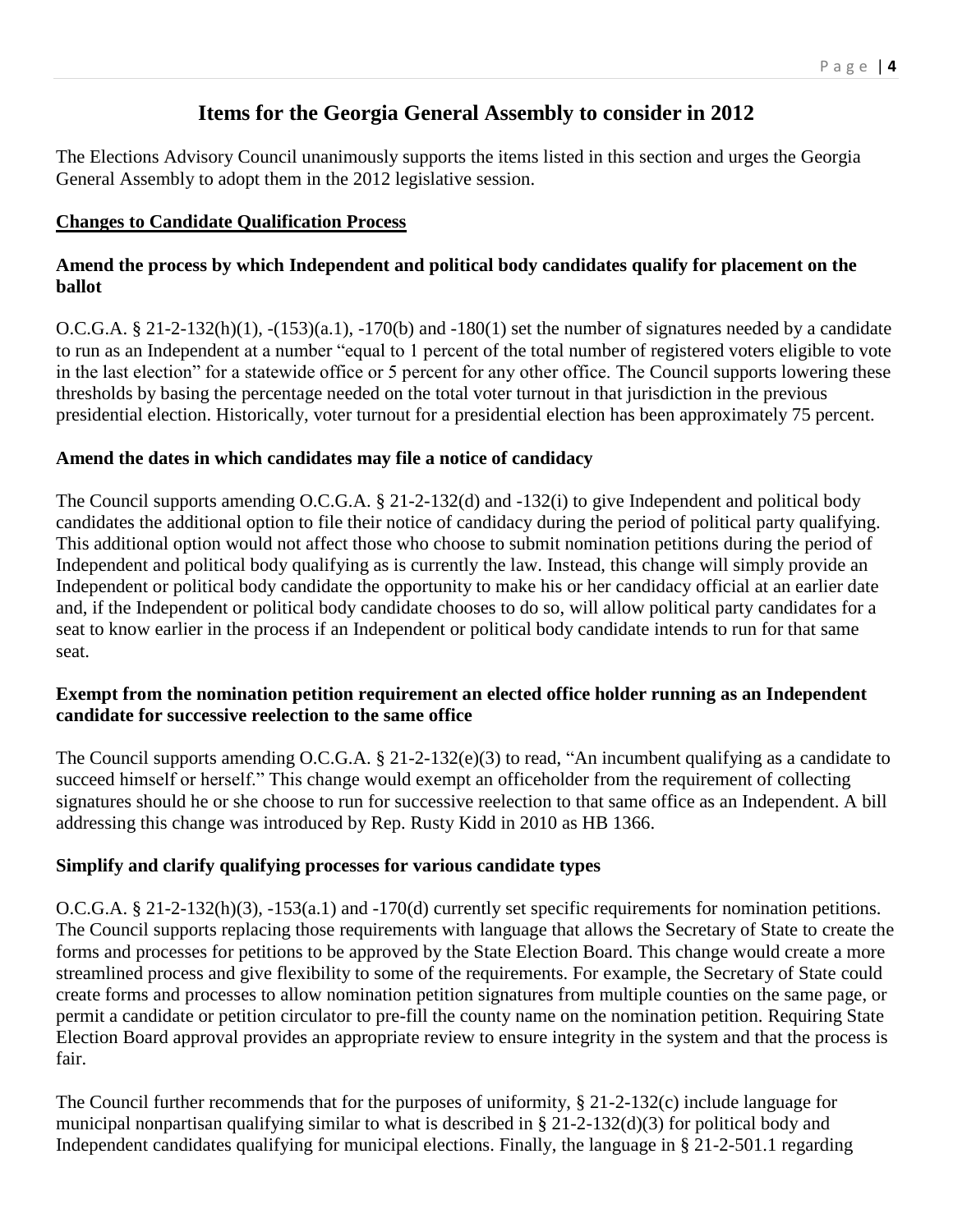timing whenever a municipal general primary or election is held in conjunction with the general primary or November general election in even-numbered years should be removed and consolidated into § 21-2-9.

#### **Ballots**

#### **Allow absentee ballots to be mailed to incarcerated persons at their place of incarceration**

O.C.G.A. § 21-2-381(a)(1)(D) states, "…no absentee ballot shall be mailed to an address other than the permanent mailing address of the elector as recorded on the elector's voter registration record or a temporary out-of-county or out-of-municipality address." A problem exists with certain electors who are incarcerated but, in accordance with § 21-2-216, are still entitled to receive and vote an absentee ballot. This statute allows a county elections office to mail an absentee ballot to an elector if incarcerated outside his or her county of residence but prevents that office from mailing an absentee ballot to an incarcerated elector in his or her county of residence. The Council supports adding the following language to the end of subsection (D): "except that an absentee ballot shall be mailed to an incarcerated elector at the elector's place of incarceration."

#### **Allow the absentee ballot application to be used by an elector to change the elector's name on the voter registration list**

The Council supports amending O.C.G.A. § 21-2-218(c) to allow a properly submitted absentee ballot application to be used to change the elector's name on the voter registration list, provided that all necessary information needed to complete such a change is included.

#### **Amend O.C.G.A. § 21-2-151(a), which requires local election superintendents to conduct political party primaries**

O.C.G.A. § 21-2-151(a) allows a political party to put the names of party officers on the primary ballot. As primary ballots are going to be longer due to nonpartisan elections being held on the same election, space on a ballot is at a premium. The Council supports striking the words "may elect its officials and" from subsection (a). Both political parties agree that this change would have no negative affect on them or their processes.

#### **Voter Registration**

#### **Codify State Election Board Rule 183-1-6-.02(8)(a) after revision substituting the term "individual or organization" for "private entity."**

The Council supports codifying State Election Board Rule 183-1-6-.02(8)(a): Transmittal of Completed Voter Registration Applications with the following revision:

> An private entity [individual or organization] shall promptly transmit all completed voter registration applications to the Secretary of State or the appropriate board of registrars within ten days after receiving the application or by the close of registration, whichever period is earlier. If an private entity [individual or organization] receives a completed voter registration application fourteen days or less before the close of registration, the private entity [individual or organization] should transmit the application to the Secretary of State or the appropriate board of registrars within seventy-two hours of the date of the execution of the application or by midnight on the close of registration, whichever period is earlier.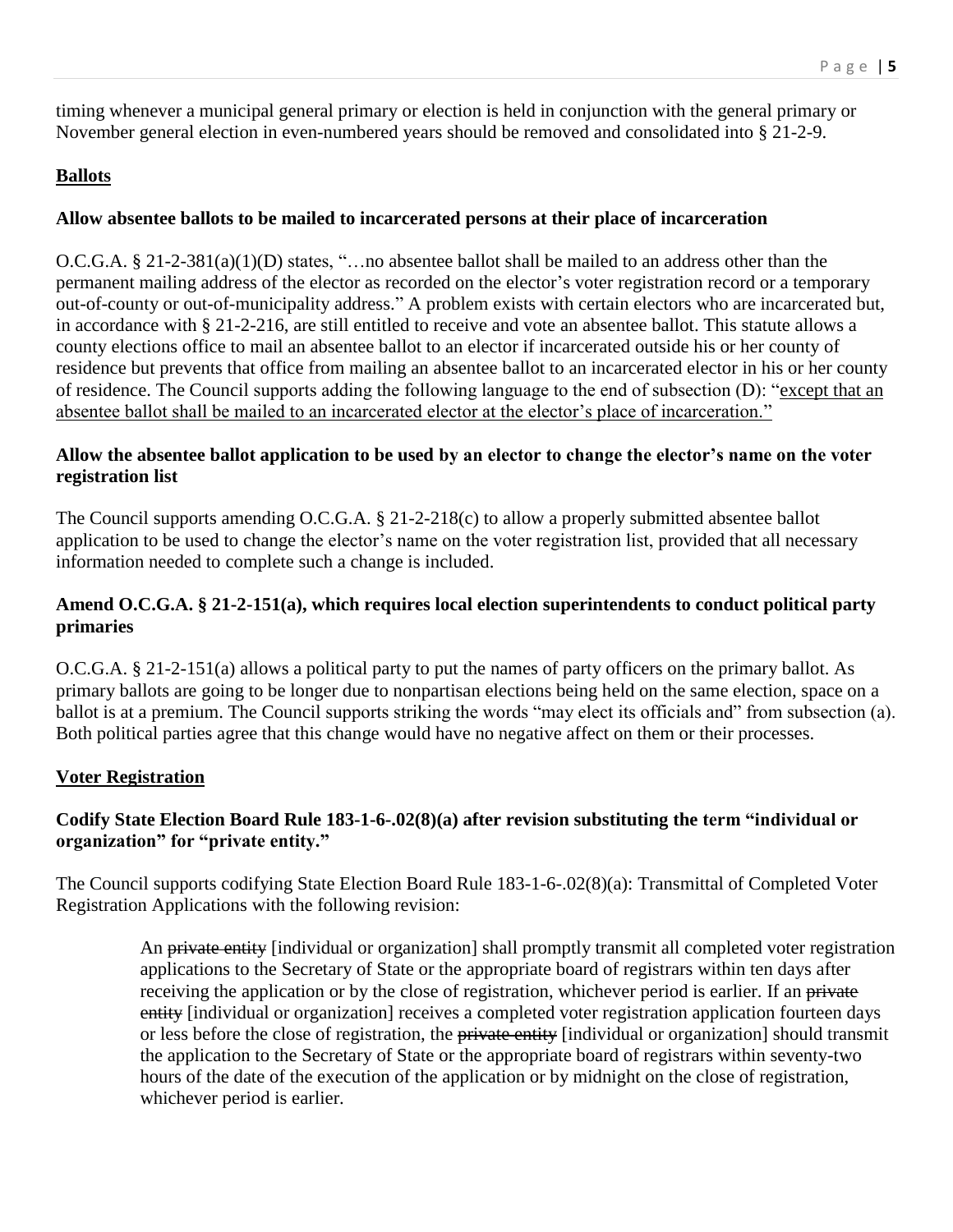#### **Electronic voter registration**

The Council supports legislation proposed in 2010 (SB 406) which required the Secretary of State to design and implement a secure electronic voter registration system that would complement the current paper and in-person voter registration systems. Such a system would allow a person to register to vote through electronic means provided the person's information is on file with the Georgia Department of Driver Services. Electronic voter registration would be faster, more accurate and less expensive for the counties than the current paper system.

### **Comparison of change of address information supplied by United States Postal Service with electors list**

O.C.G.A. § 21-2-233 sets forth the process by which county election superintendents are allowed to update voter registration records based on U.S. Postal Service records. The Council recommends the following changes:

- i. Amend § 21-2-233(c) to allow the confirmation notice sent from the elector to serve as a change of address document even if the elector has indicated he or she has moved to another county.
- ii. Amend § 21-2-233(d) to specify that the elector's name will not be deleted based on a change of residence unless the elector moves out of state.

## **Special Elections**

#### **Special election to fill a vacancy in a county or municipal office in an even-numbered year**

O.C.G.A. § 21-2-540(c)(1)(B) sets the dates on which special elections to fill a vacancy can occur. The September date ("The third Tuesday in September" of an even-numbered year) has consistently been a cause for concern for local election officials. Under the current calendar, a county could hold the general primary in July, a general primary runoff in August, a special election to fill a vacancy in September, a special election runoff in October, the general election in November and a general election runoff in December. These overlapping elections and runoffs are costly and greatly strain the elections offices. Additionally, the September date is only five weeks from the November election date. The Council recommends striking the September date from the Code and leaving the March special election date, the general primary date and the general election date as the dates on which a special election can be held.

#### **Record Retention, Returns and Polling Places**

#### **Safekeeping, certification and validation of absentee ballots**

The Council recommends that O.C.G.A. § 21-2-386 (a)(1)(B) be amended to ensure that should an elector update his or her voter registration record, the new record can be used for comparison purposes when voting by absentee ballot. Such a change can be made as follows:

> Upon receipt of each ballot, a registrar or clerk shall write the day and hour of the receipt of the ballot on its envelope. The registrar or clerk shall then compare the identifying information on the oath with the information on file in his or her office, shall compare the signature or mark on the oath with the signature or mark on the absentee elector's voter registration card or the most recent update to his or her voter registration record and application for absentee ballot or a facsimile of said signature or mark taken from said card or application, and shall, if the information and signature appear to be valid and other identifying information appears to be correct, so certify by signing or initialing his or her name below the voter's oath. Each elector's name so certified shall be listed by the registrar or clerk on the numbered list of absentee voters prepared for his or her precinct.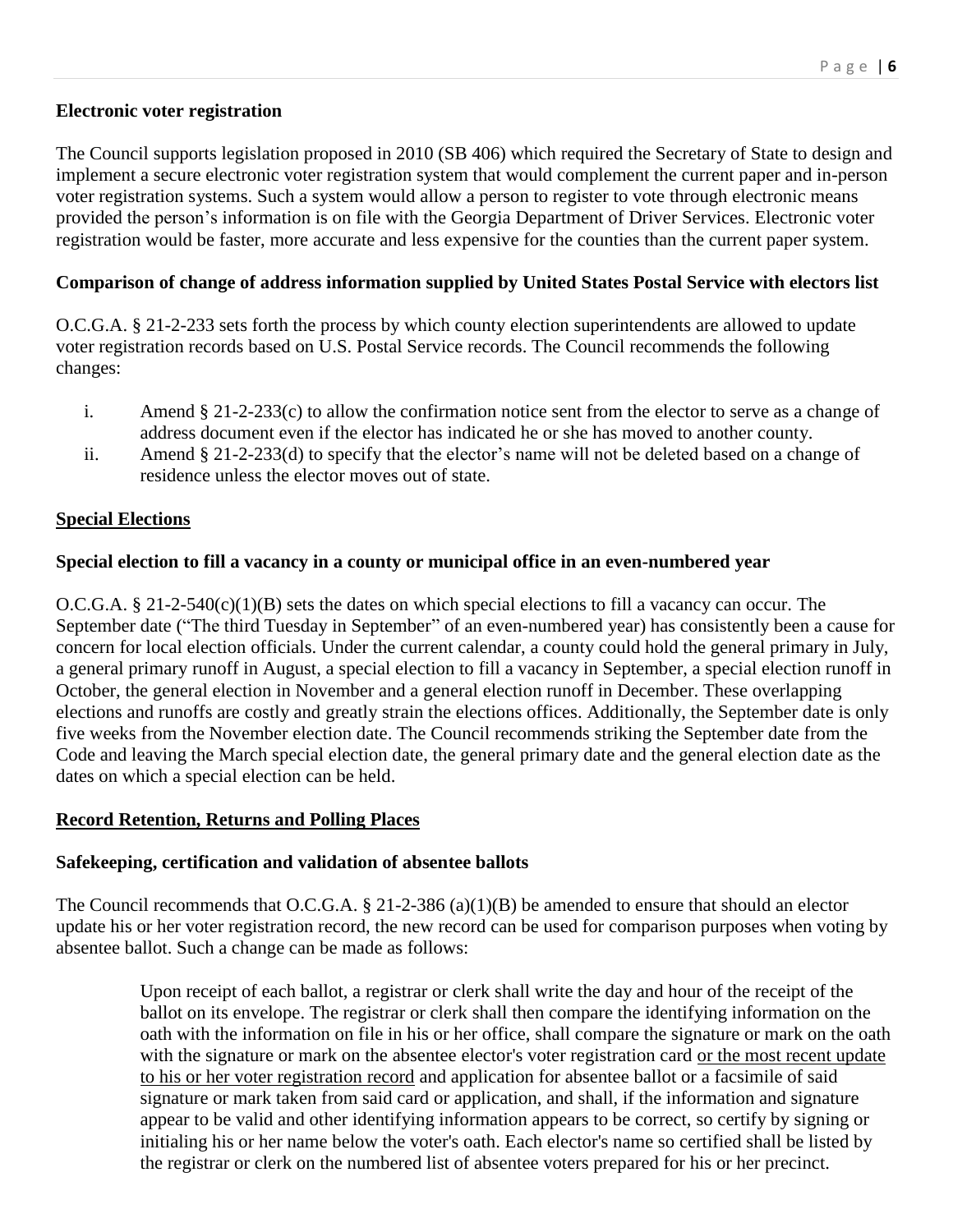## **Retention schedule for absentee ballot rejection letters**

O.C.G.A § 21-2-386 (a)(1)(C) requires absentee ballot rejection letters to be kept for one year. At the recommendation of the local election officials, the Council supports extending the length to two years, keeping that schedule consistent with retention schedules for other election-related documents.

#### **Retention schedule for voter registration cards**

The Council recommends updating O.C.G.A. § 21-2-236 to account for the increased use of electronic record retention by making the following changes:

- i. Amend subsection (a) to allow that the original voter registration card may be destroyed if an image of the face of the document is stored electronically.
- ii. Amend subsection (b) by adding the underlined language: The registration applications of persons whose applications were rejected and all related material and records, <u>or electronic facsimile thereof</u>, shall be retained on file for a period of two years after the date of the rejection.
- iii. Require the State Election Board to adopt a rule regarding the safekeeping of electronic records.

#### **Posting of election returns and related notices at courthouses**

Several Code sections require election returns and related notices to be posted at the county courthouse. The Council agrees that the county elections office is a more appropriate location and one that would better serve the public. The Council recommends amending each of the following Code sections to make this location change:

- i. O.C.G.A. § 21-2-492: Computation and canvassing of returns; notice of when and where returns will be computed and canvassed.
- ii. § 21-2-496(a)(1): Preparation and filing by superintendent of four copies of consolidated return of primary; electronic filing.
- iii. § 21-2-497(1): Preparation and filing by superintendent of four copies of consolidated return of elections.

#### **Place stricter limits on the use of cameras and recording equipment in a polling place**

O.C.G.A. § 21-2-413(e) and § 21-2-414(c) govern the use of photographic equipment in a polling place. Current laws are incomplete in coverage and put poll managers in a difficult position when enforcing the law. The Council believes these two Code sections can be consolidated with language that is clear, consistent and concise, applies to everyone rather than just an elector and allows for members of the media to capture allowable footage while maintaining the sanctity of the polling place. The Council proposes § 21-2-414(c) be reserved in its entirety and that § 21-2-413(e) be adopted as follows:

> (e) No person shall use photographic or other electronic monitoring or recording devices, cameras, or cellular telephones while such person is in a polling place while voting is taking place; provided, however, that a poll manager, in his or her discretion, may allow the use of photographic devices in the polling place under such conditions and limitations as the election superintendent finds appropriate, and provided, further, that no photography shall be allowed of a ballot or the face of a voting machine while an elector is voting such ballot or machine nor the use of an electors list or electronic list of electors. This subsection shall not prohibit the use of such devices by poll officials for official purposes.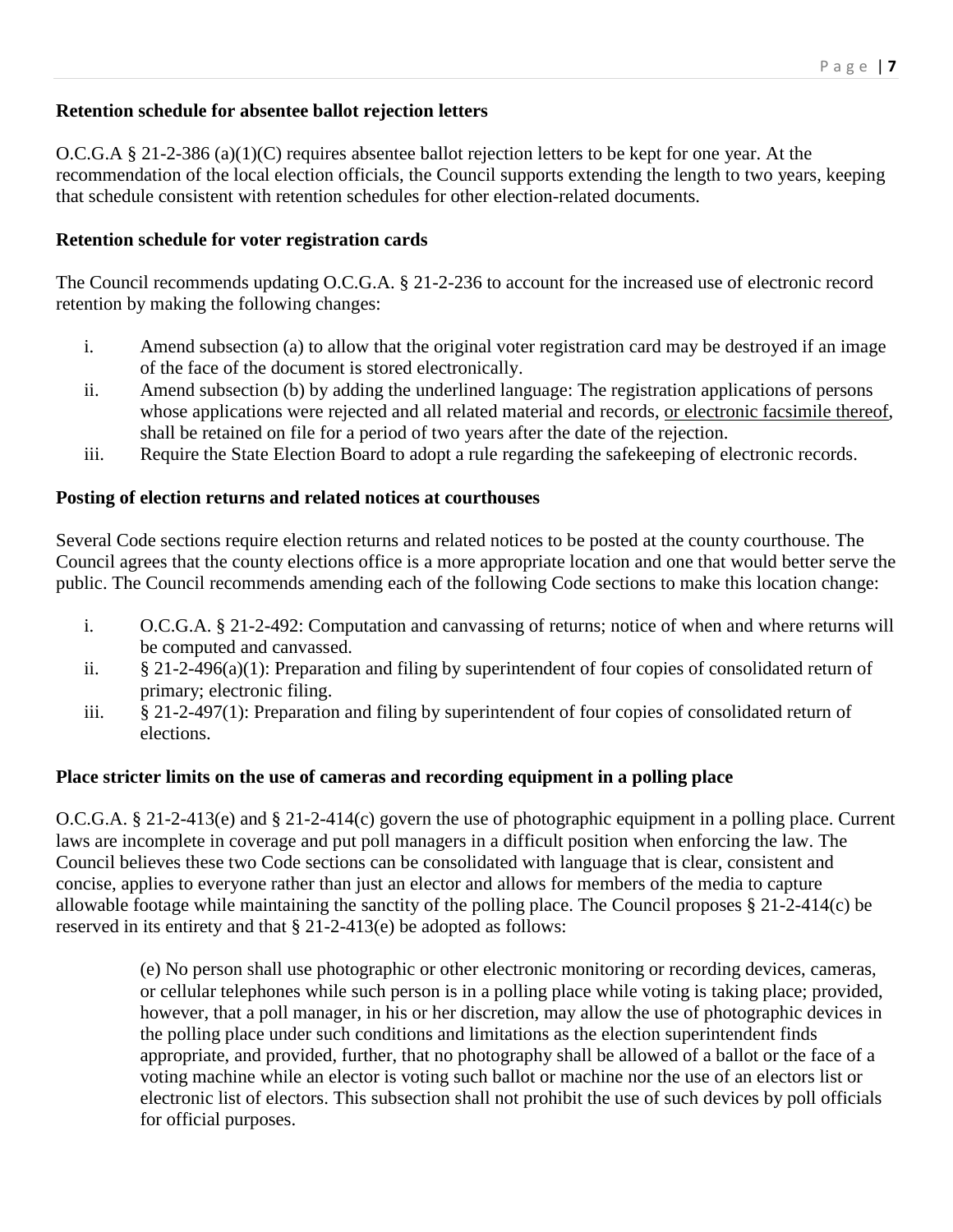## **Items for a Georgia General Assembly legislative study committee**

The Elections Advisory Council discussed several items raised in hearings that may have merit but are more properly suited to discussion and debate by members of the Georgia General Assembly. The Council recommends that the Georgia General Assembly consider the items in this section as part of a legislative study committee.

#### **Majority wins requirement**

Applicable Code section: O.C.G.A. § 21-2-501

Should the current majority threshold for election victory be changed to a set plurality for all elections? Should the current majority threshold for election victory be changed to a set plurality for special elections only? (See addendum on p. 15, which is a list of county, state and federal elections since 2002 for which a runoff was required, but would not when a runoff would not have been if a 45 percent plurality threshold for victory had been in place.)

#### **Increase qualifying fees**

Applicable Code section: O.C.G.A. § 21-2-131

Should the qualifying fee for candidates for the State House and State Senate be increased from the current \$400? That fee was set in 1970 and has not been adjusted for inflation.

Additionally, should any other candidate qualifying fees be increased?

#### **Runoff election period**

Applicable Code section: O.C.G.A. § 21-2-501

Should the runoff period be 28 days for all election types?

A primary runoff currently occurs 21 days after a general primary or special primary election; for all other elections, runoffs occur 28 days after the election. Because certification of the primary election returns typically does not take place until the week following the election, officials have less than two weeks to prepare for a primary runoff.

#### **Municipal elections**

Should municipal elections that are currently held in odd-numbered years be held in even-numbered years? Municipal elections are generally held in odd-numbered years. Having all state, county and municipal elections on the even-numbered year ballot will greatly reduce the cost of running elections throughout the state and will increase voter participation in municipal elections, but a potential consequence is that more prominent elections could overshadow municipal races.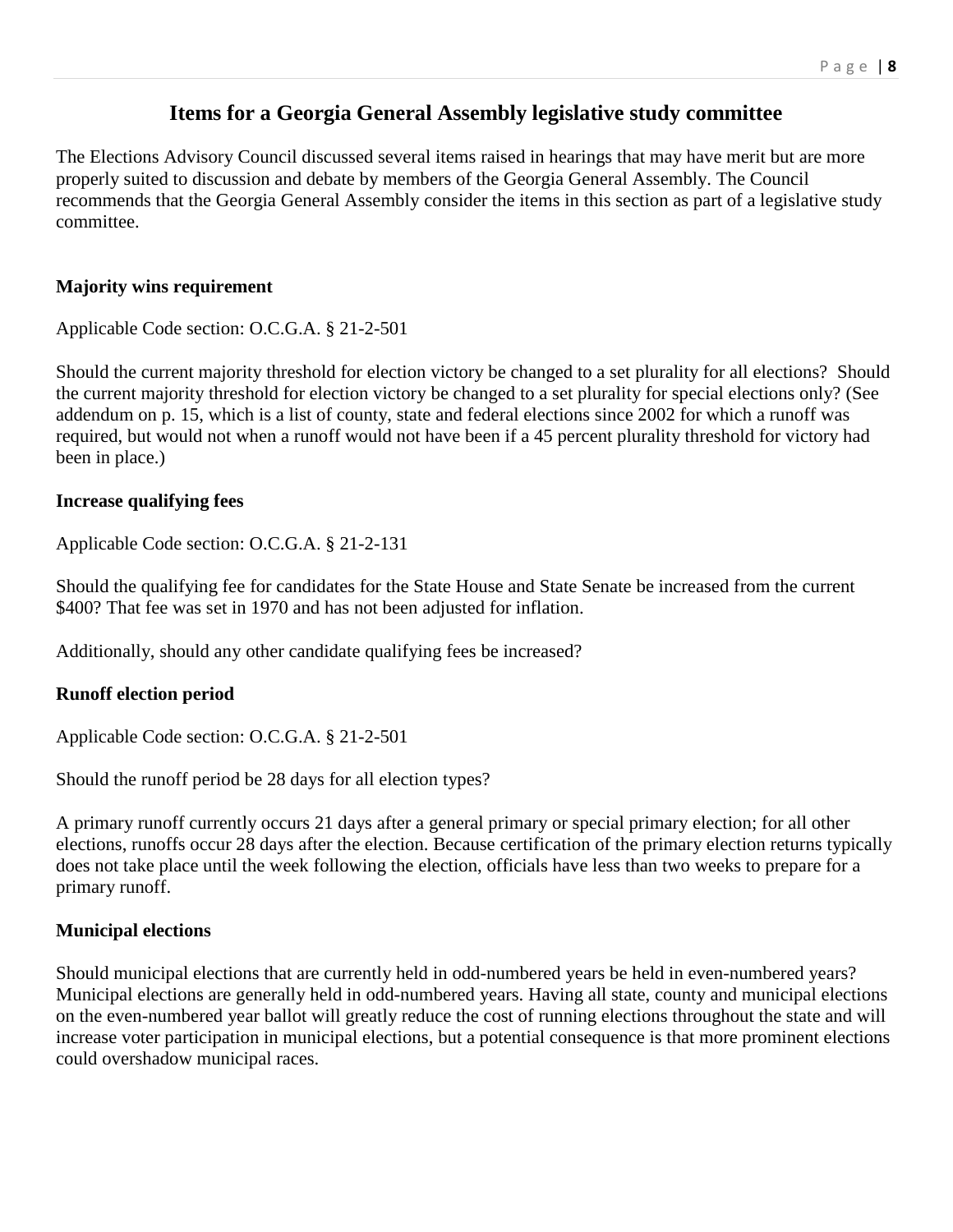#### **Municipal voting equipment**

Municipalities are exempted from the law that requires the use of direct-recording electronic voting equipment (DREs), and may use a variety of different machines in their elections. Currently, an estimated 50 municipalities in Georgia utilize mechanical voting machines. Nearly all of these machines have been decertified for federal elections due to security concerns. Should O.C.G.A. § 21-2-450 be removed, which would require municipalities to use either paper ballots or DREs? A uniform, statewide voting system will allow for improvements in the training of election officials, the utilization of better and safer equipment, less voter confusion, and could likely lead to consolidated services between county and municipal elections. One further suggestion is to make this repeal effective at a later date such as 2015.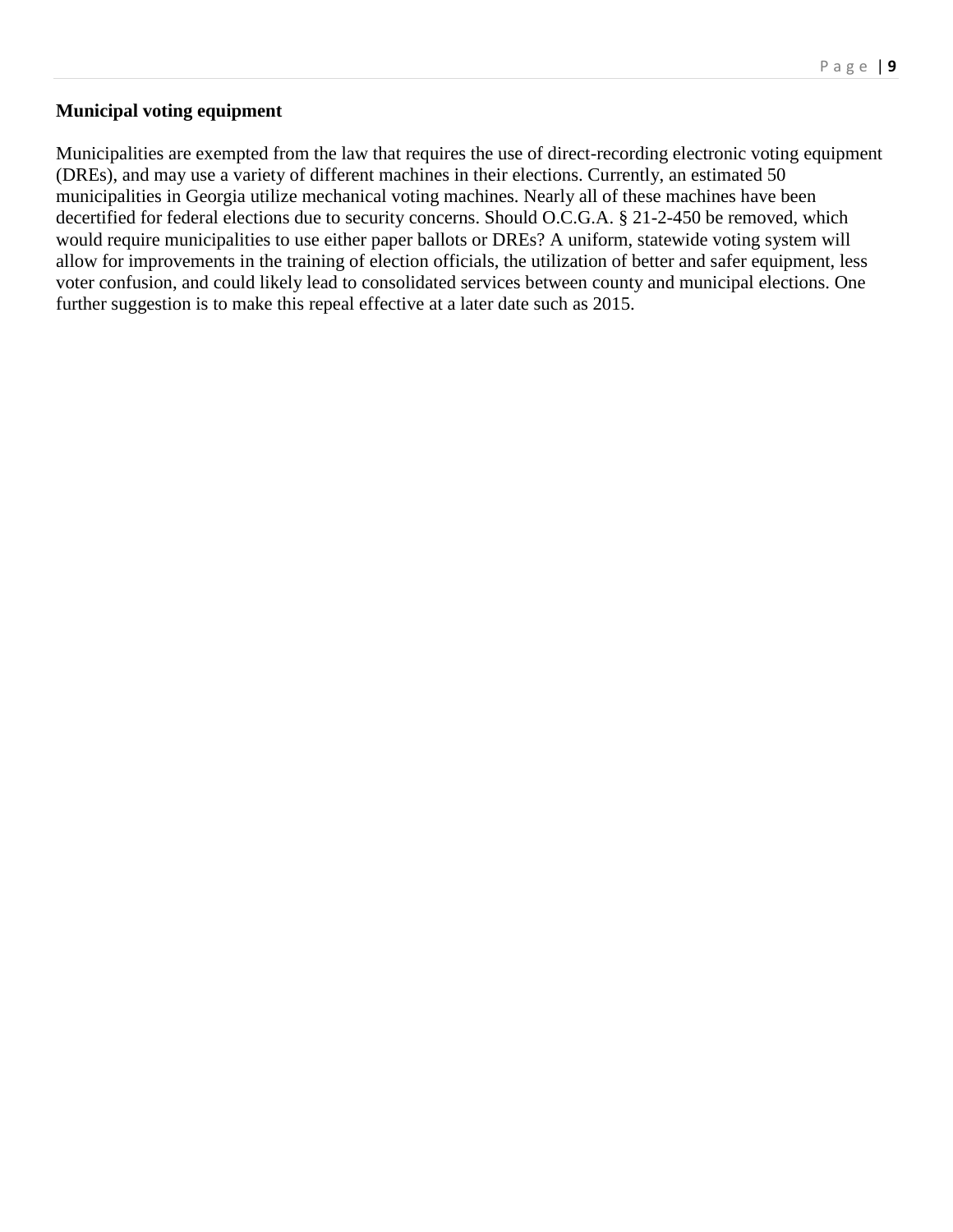## **Items for the Georgia Election Code and State Election Board Rules Review Committee**

The Elections Advisory Council agrees that, in addition to adopting specific legislative items to address immediate needs, the entire Georgia Election Code and the State Election Board Rules should be reviewed in their entirety in a more deliberative fashion.

The Council suggests the creation of the Georgia Election Code and State Election Board Rules Review Committee, which will carefully examine each document and draft suggestions for clarification, consolidation and reorganization of materials to allow for better comprehension and understanding. This ad hoc group will be comprised of the Secretary of State, a member of each political party, a county election superintendent, two atlarge members who have a firm understanding of election law and an attorney from the Secretary of State's Office staff. The following items have been identified as a starting point for the group.

#### **Consider revision of candidate withdrawal and replacement procedures, updating deadlines and addressing issues related to candidate replacement due to withdrawal, death or disqualification**

Applicable Code sections: O.C.G.A. § 21-2-134, -155, -194, -289, -504

The processes for handling the death, withdrawal, disqualification and replacement of a candidate should be modified, consolidated and updated to account for all situations. Specifically, some of the areas that need to be addressed include updating the time period for the replacement of candidates to account for federal laws governing overseas and military ballots and the limitations of the ballot building process, the process for counting ballots already cast for a candidate who is no longer eligible, how to proceed in the event of a death, disqualification or withdrawal occurring just before the election, and what to do in the event of a death of a candidate in a nonpartisan contest.

#### **Consider revision and clarification of state election law regarding residency and where voters are required to cast their ballots**

Applicable Code sections: O.C.G.A. § 21-2-216, -217, -218

Residency requirements should be clarified to remove as much uncertainty as possible.

#### **Consider simplification of the Election Code to provide for congruency regarding unopposed candidates in municipal, special, primary and general elections**

Applicable Code sections include but may not be limited to: O.C.G.A. § 21-2-158, -285, -291, -325, -545

#### **Consider clarifying the requirements regarding the publishing of legal notices**

The Election Code contains numerous sections that require the publishing of a legal notice in a newspaper. Some legal notices are published in a county's legal organ and others in a "newspaper having a general circulation" or "newspaper of appropriate circulation." These terms are not defined and leave much to the discretion of the publishing party. While not necessarily removing the publishing requirements, the requirements should be clarified and standardized so that notice is actually given.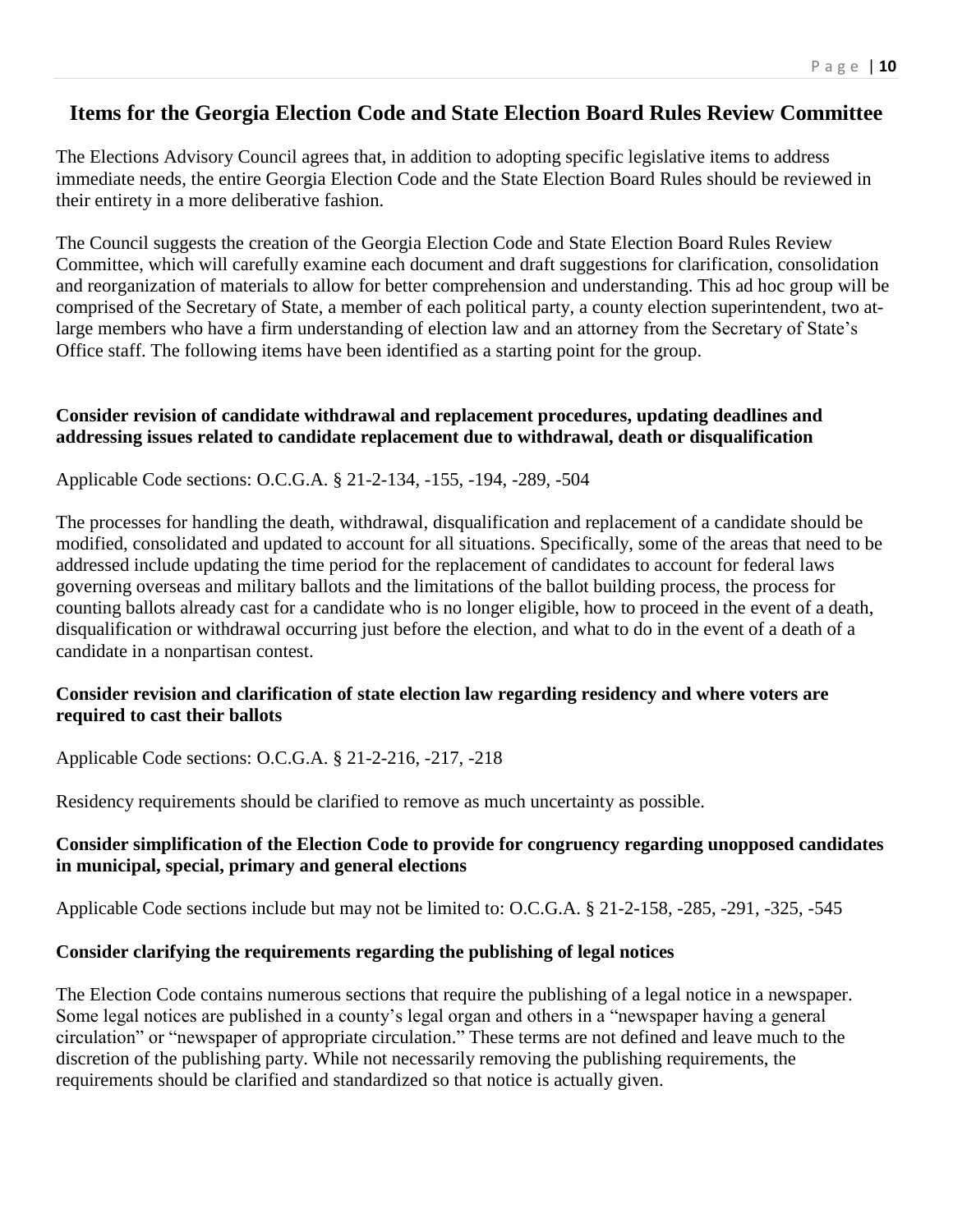#### **Consider clarifying the criteria used to reject an absentee ballot delivered by an individual who is not authorized to deliver such ballot**

#### Applicable Code section: O.C.G.A. § 21-2-385

The law regarding handling of absentee ballots by someone other than the voter should been reviewed to consider if any family members should be permitted to deliver an elector's absentee ballot to the applicable county election office. One suggestion is to strike the words "physically disabled" from O.C.G.A. § 21-2-385(a) and allow any family member listed in this section to deliver the absentee ballot. Another possibility is to allow any registered voter living at the address of the absentee voter to deliver the absentee ballot.

#### **Consider defining the words "moral turpitude" in the Election Code**

Practice has been to interpret a felony involving "moral turpitude" as any felony. However, it is worth exploring the possibility of explicitly defining what does or does not constitute a felony involving moral turpitude.

#### **Consider allowing permanent overseas citizens to vote for state officeholders**

Consider striking the first sentence from O.C.G.A. § 21-2-219(c): "Permanent overseas citizens shall only be authorized to vote for presidential electors and United States senator or representative in Congress."

#### **Consider revising the UOCAVA voter registration process to account for situations when an applicant's parents are not currently registered**

O.C.G.A. § 21-2-219(e) provides a method for a United States citizen who permanently resides overseas, but who has never lived in the United States, to register and vote in Georgia in compliance with the federal Uniformed and Overseas Citizens Absentee Voting Act. However, the Election Code establishes the citizen's place of residence as the location where his or her parents are registered and is silent regarding determination of residency when the citizen's parents are not registered or are deceased.

#### **Consider removing certain requirements regarding sample ballots**

Applicable Code sections: O.C.G.A § 21-2-400(b), -575

State law places strict requirements on the look, use and handling of absentee ballots, such as requiring sample ballots to be printed larger in newspapers than official ballots, and printing absentee ballots in a different color than official ballots. These requirements can be relaxed while still protecting the integrity of the ballot. Additionally, the Council recommends revising O.C.G.A § 21-2-575 so a violation occurs when an elector attempts to cast a counterfeit ballot or ballot label. This should be done so that the violation is the attempt to cast the sample ballot rather than merely possessing an unofficial ballot.

#### **Consider modifying election training requirements of education officials**

O.C.G.A. § 21-2-215(g) requires county election offices to annually train certain high school, college, university and technical school personnel to be deputy registrars. Consider amending the law to remove the annual training requirement for the same personnel. Another possibility is to replace the requirement with a standardized online tutorial.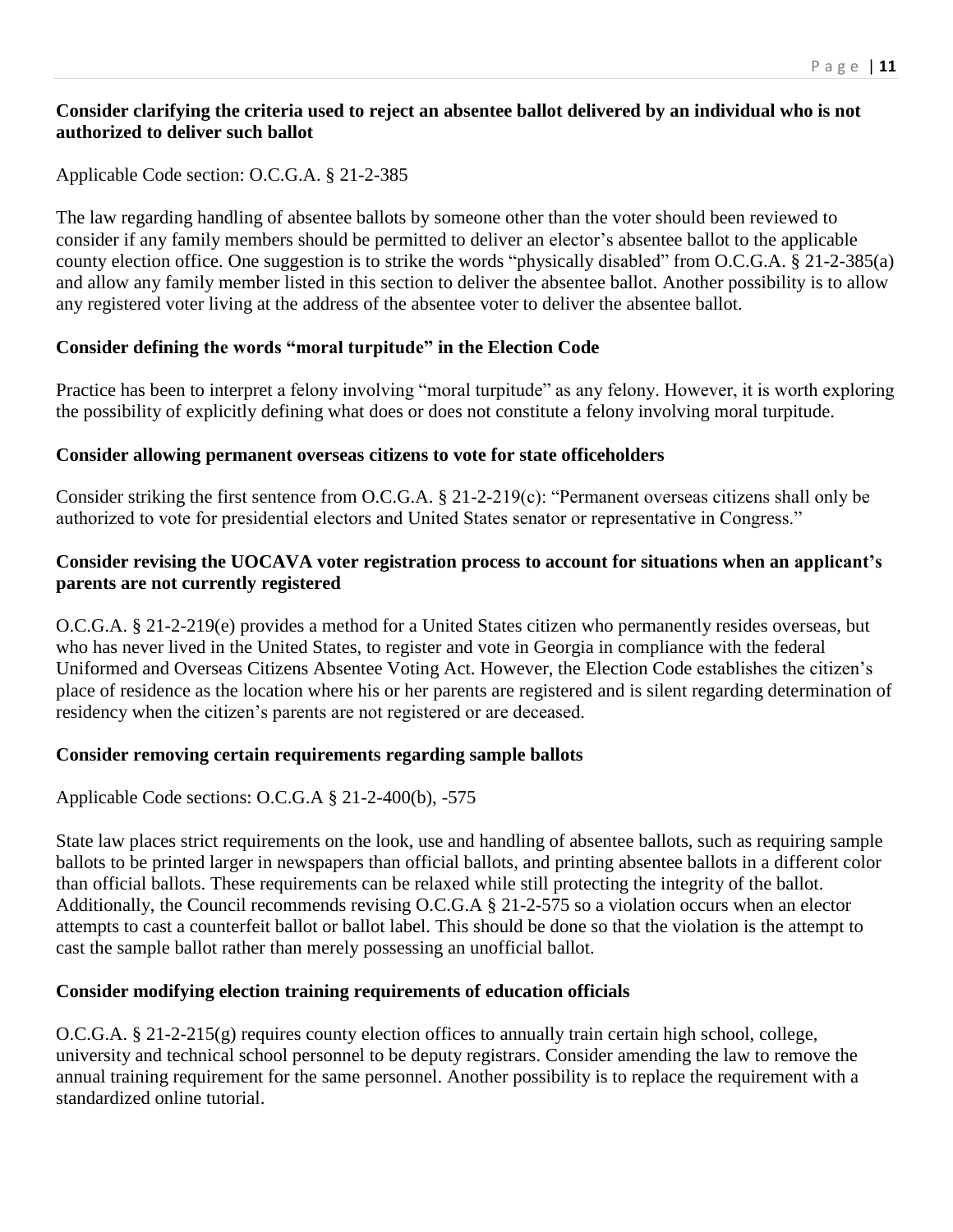## **Consider updating the State Election Board (SEB) Rules Manual**

- i. Develop an index for SEB Rules and simplify the numbering system.
- ii. Cross reference SEB Rules with the Election Code in the same manner as the Election Code is cross referenced with the SEB Rules.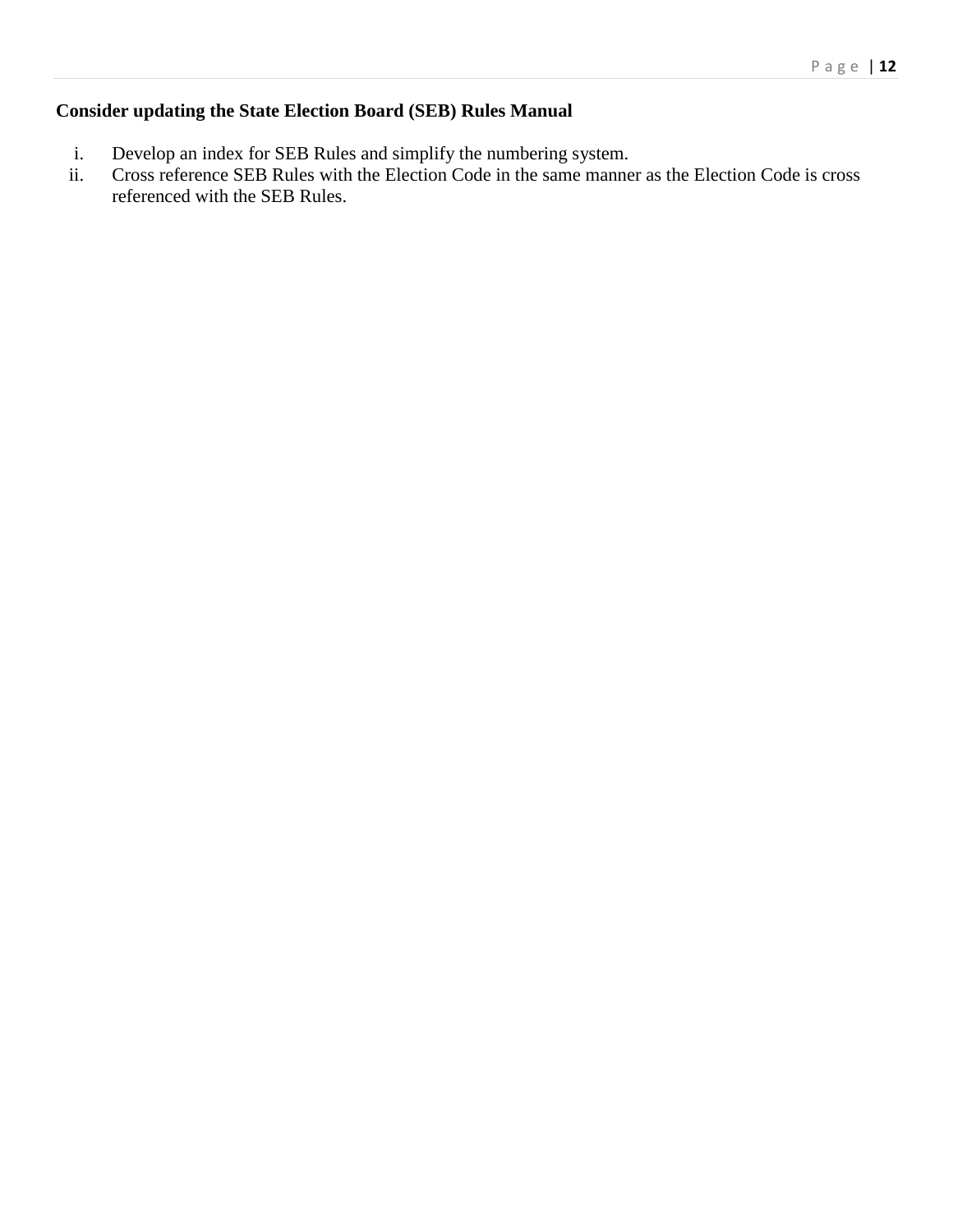## **Items that require future study by the Secretary of State's Office**

The Elections Advisory Council recognizes the need to study the feasibility and consequences of implementing the following items before encouraging the Georgia General Assembly to enact changes to current election law. The Secretary of State's Elections Division will conduct in-depth analyses on these topics.

#### **Implementation of an outreach and education plan between the Secretary of State's Elections Division, Georgia's county elections offices and state and county agencies regarding the legal use of Voter ID cards**

The Election Code restricts the use of Voter IDs to voting purposes. However, a number of state and local government agencies have been accepting them as a form of state-issued identification.

#### **Creation of vote centers so voters can cast their ballots in-person at any polling place within their county**

Currently, Georgia counties must identify, set up and staff an approved polling place in each voting precinct on Election Day. Counties with the largest populations routinely open hundreds of Election Day polling places. Under the vote center model used by several states, counties operate a sizeable but smaller number of polling places called "vote centers." Proponents of vote centers assert that the centers could result in tremendous cost savings for the county as well as decreased difficulty in finding, securing and operating large numbers of individual polling precincts.

Another suggested benefit would be increased voting options for Georgians. Voters would be able to cast their ballot at a location most convenient to them, such as a center close to their place of employment, near their home or their child's school. The vote center concept, therefore, could be considered an expansion of the current satellite voting center system utilized by many counties during the advance voting period.

There are several potential problems with vote centers, however, that require further study. For example, the centers must be fairly located for all voters throughout the county without regard to political party, race, ethnicity or any other demographic. Second, the vote center model could result in moving polling places which were once within walking distance further away from voters.

Third, vote centers could create problems for provisional balloting. A traditional polling precinct uses only a small number of ballots, so maintaining a stock of provisional ballots to be used when necessary is generally not a significant concern with precinct voting. However, each vote center would have to stock an adequate number of provisional ballots for every single ballot combination in the county, and in some counties that would mean stocking multiple copies of thousands of ballot styles. A printable "ballot on demand" system could potentially solve this problem, but it is a newer technology that has had a minimal amount of testing, and the availability and cost are additional considerations.

#### **Consider reducing the number of people required to be present during the advance voting period**

The Election Code requires that three election workers be present any time voting is taking place, including the advance voting period. Counties and municipalities have requested amending this requirement. Several laws have been passed in recent years to provide some relief such as reducing the number of advance voting days, allowing volunteers rather than paid staff to count as election workers, and letting any government official serve in this capacity, provided it is not someone who is on the ballot. The Secretary of State should monitor the effects of these laws before recommending any additional changes to this requirement.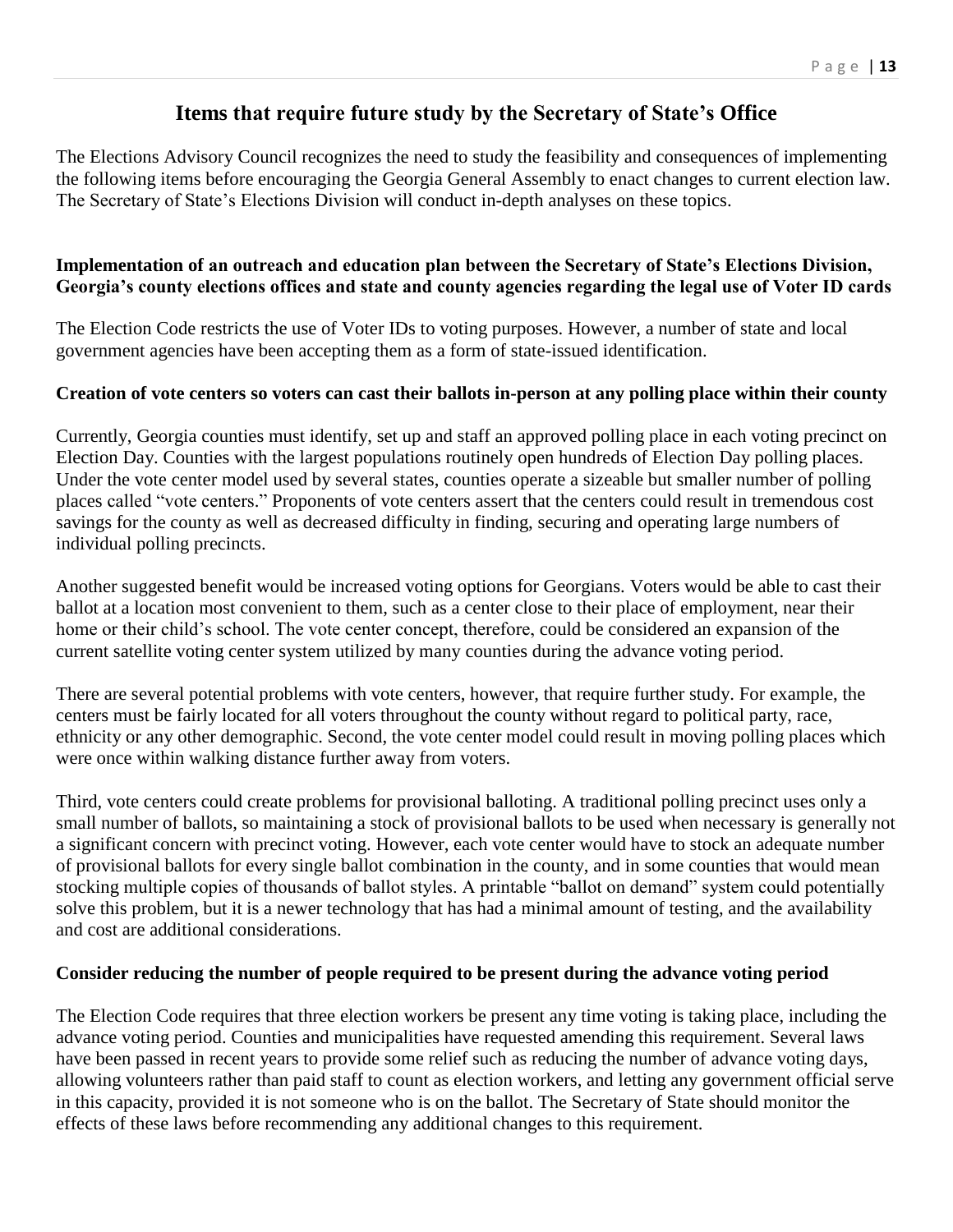## **Items for the Georgia State Election Board to enact as a rule change**

The Elections Advisory Council urges the Georgia State Election Board to consider enacting the following changes to the Board's rules, following the required posting and public comment period.

#### **Ballot font size**

Consider amending State Election Board rules to allow smaller fonts in uncontested races, and a range of font sizes in other races, as long as a consistent pattern is followed. Enacting this change could prevent the need to have a two-page absentee ballot.

#### **Safekeeping of electronic facsimiles of voter registration cards**

The "Retention periods of voter registration cards" item provides for the destruction of the original voter registration card if an image of the face of the document is stored electronically. The Council recommends requiring the State Election Board to adopt a rule regarding the safekeeping of electronic records.